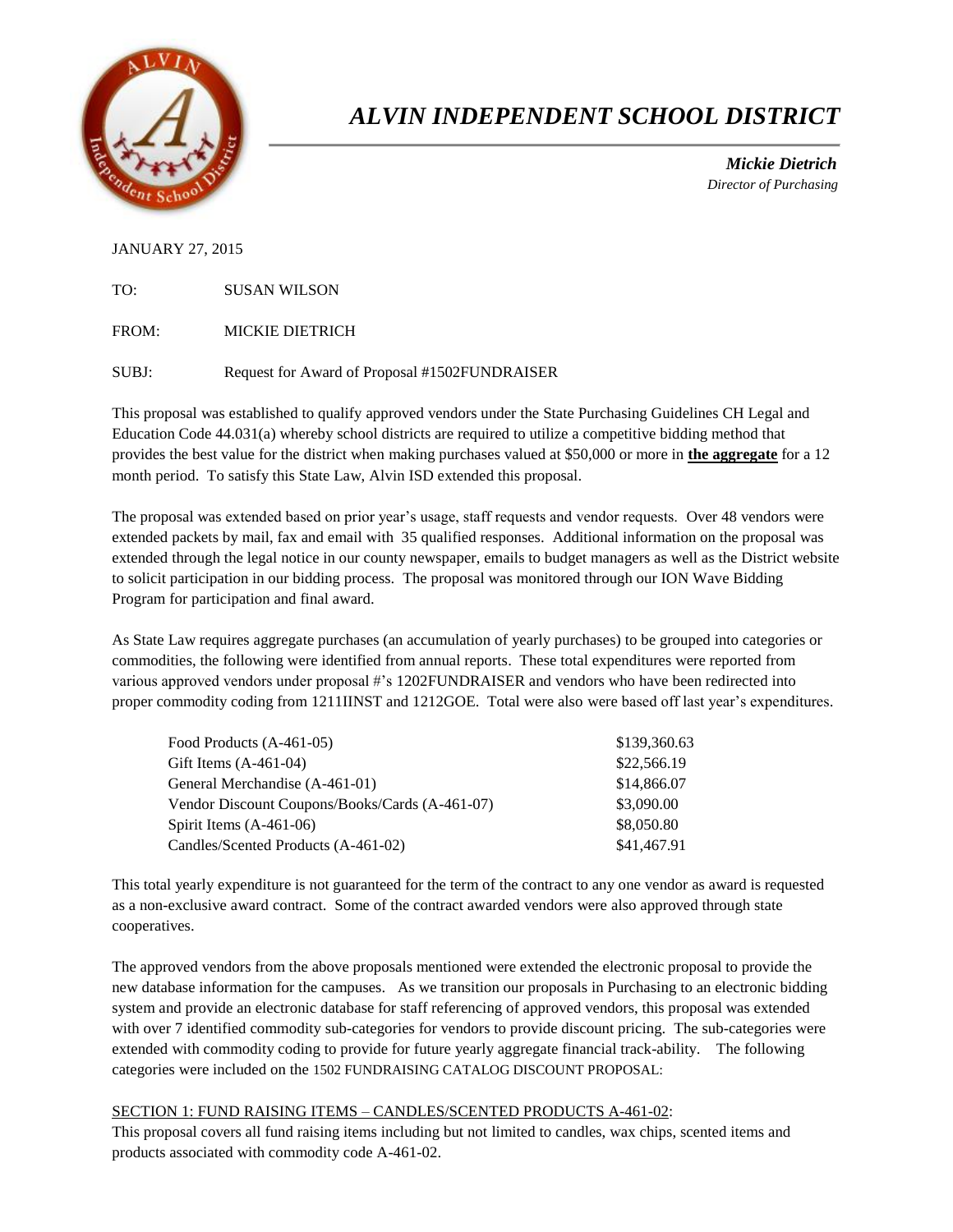### SECTION 2: FUND RAISING ITEMS – FOOD PRODUCTS A-461-05:

This proposal covers all fund raising items including food products, including but not limited to bread items, chocolate, candy, cookie dough, food mixes, meats, and products associated with commodity code A-461-05.

#### SECTION 3: FUND RAISING ITEMS – GENERAL MERCHANDISE A-461-01:

This proposal covers all fund raising items including but not limited to all items not otherwise classified under commodity code A-461-01.

#### SECTION 4: FUND RAISING ITEMS – GIFT ITEMS A-461-04:

This proposal covers all fund raising items including but not limited to home décor catalogs, jewelry items, clothing items and all items associated with commodity code A-461-04.

#### SECTION 5: FUND RAISING ITEMS – SPIRIT ITEMS A-461-06:

This proposal covers all fund raising items including but not limited to campus/district logo imprinted items and non-imprinted items used for fund raising, yard signs and items associated with commodity code A-461-06.

#### SECTION 6: FUND RAISING ITEMS – STATIONERY/PAPER GOODS A-461-03:

This proposal covers all fund raising items including but not limited to gift wraps, paper goods, greeting cards and all items associated with commodity code A-461-03.

#### SECTION 7: FUND RAISING ITEMS – VENDOR DISCOUNT COUPONS/BOOKS/CARDS A-461-07:

This proposal covers all fund raising items including but not limited to vendor discount coupons, coupon books, coupon cards and all items associated with commodity code A-461-07.

A non-exclusive award is requested to allow each participating vendor to supply discounts off catalog pricing and company price quote requests to meet our campuses and departments classroom needs at the lowest practical price and best value with the flexibility to purchase from a list of approved qualified vendors meeting the terms and conditions established for this contract.

This proposal is requested for award under a one-year contract with a two (2) year renewal extension as long as both parties agree to the terms of the contract for use on an as needed basis and funds are available for these commodities. Renewal of this contract is not anticipated until February, 2018. Additional proposals of this nature will be extended for vendor participation; however, this will not disqualify any vendors awarded under this contract, but will allow for additional vendor participation in the future under these commodities.

Staff will be required to utilize the approved vendors first, if the supplies requested are not available, outside vendors may be utilized.

Attached please find the database information that details the approved qualified vendor information, commodity sub-category discounts off catalogs and other pertinent information extracted from their qualified electronic proposals. Request approval for award to all vendors meeting specifications outlined under the Proposal #1502FUNDRAISER Catalog proposal as a non-exclusive award.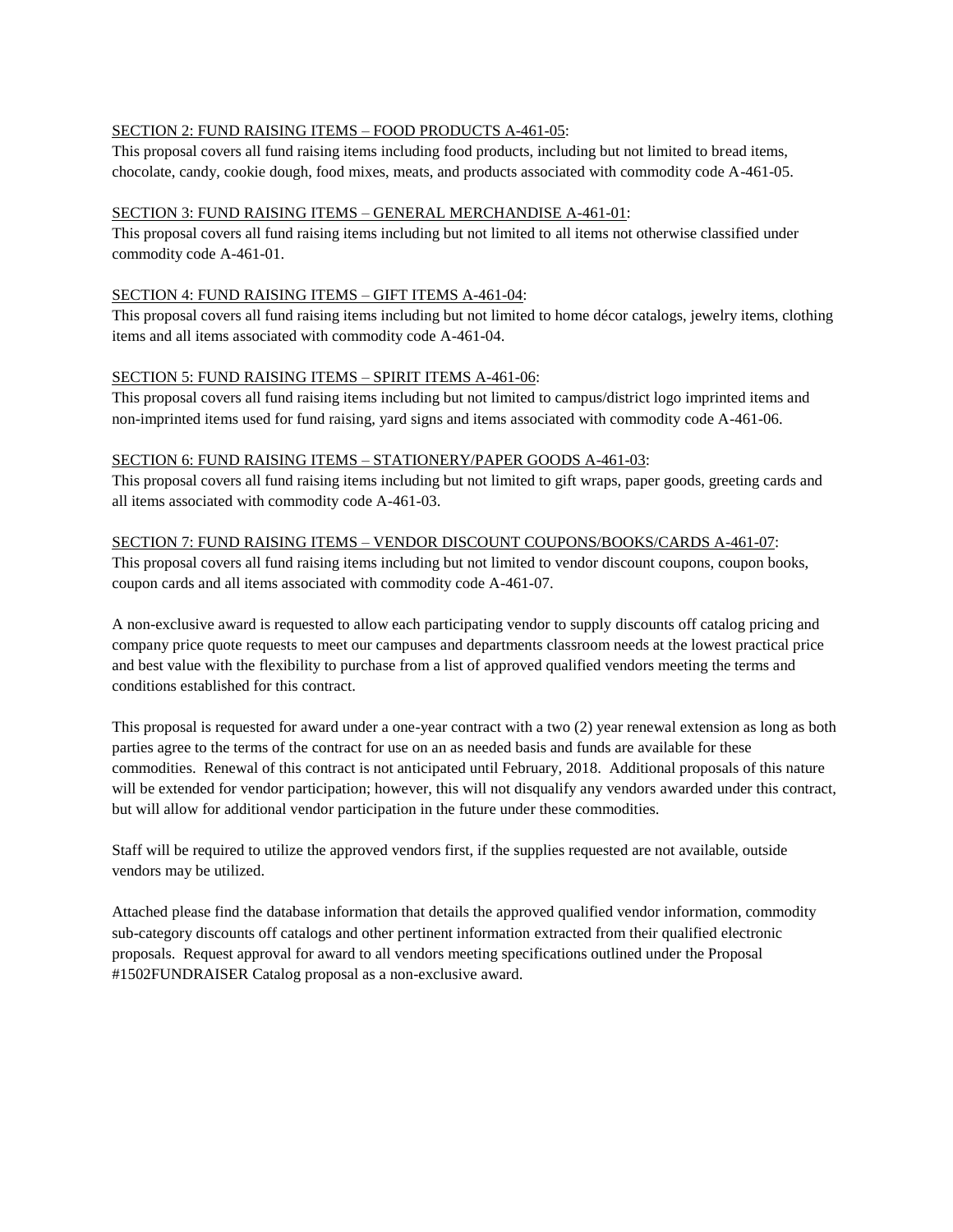| <b>Adaptable Blending</b><br>Cynthia Leathers<br>281-585-9943<br>None<br>cynthialeathers@adaptableblending.com           | <b>Categories</b><br>Bid<br>Line 2                                                | <b>Description</b><br><b>FUND RAISING ITEMS - FOOD PRODUCTS</b><br>Commodity Code: A-461-05                                                                                                                                                                                                                                                                                                | <u>%</u><br><b>Discount</b><br>0                            |
|--------------------------------------------------------------------------------------------------------------------------|-----------------------------------------------------------------------------------|--------------------------------------------------------------------------------------------------------------------------------------------------------------------------------------------------------------------------------------------------------------------------------------------------------------------------------------------------------------------------------------------|-------------------------------------------------------------|
| <b>Alvin Golf &amp; Country Club</b><br>Karen Farrell<br>281-543-5195<br>None<br>karen@alvingolf.com                     | <b>Categories</b><br>Bid<br>Line 3                                                | <b>Description</b><br><b>FUND RAISING ITEMS - GENERAL</b><br>MERCHANDISE/GOLF TOURNAMENTS Commodity<br>Code: A-461-01                                                                                                                                                                                                                                                                      | <u>%</u><br><b>Discount</b><br>0                            |
| <b>AURR LLC dba CiCi's Pizza Silverlake</b><br>Uzi Rasheed<br>832-715-1183<br>832-309-2460 Fax<br>uzirasheed@gmail.com   | <b>Categories</b><br><b>Bid</b><br>Line 2                                         | <b>Description</b><br>FUND RAISING ITEMS - FOOD PRODUCTS<br>Commodity Code: A-461-05                                                                                                                                                                                                                                                                                                       | <u>%</u><br><b>Discount</b><br>0                            |
| <b>Big Kahuna Fundraising</b><br><b>Beth Acton</b><br>281-660-0679<br>281-660-0679 Fax<br>bethyacton@yahoo.com           | <b>Categories</b><br><b>Bid</b><br>Line 1<br>Line 2<br>Line 3<br>Line 4<br>Line 6 | <b>Description</b><br><b>FUND RAISING ITEMS - CANDLES/SCENTED</b><br>PRODUCTS Commodity Code: A-461-02<br>FUND RAISING ITEMS - FOOD PRODUCTS<br>Commodity Code: A-461-05<br>FUND RAISING ITEMS - GENERAL MERCHANDISE<br>Commodity Code: A-461-01<br>FUND RAISING ITEMS - GIFT ITEMS Commodity<br>Code: A-461-04<br>FUND RAISING ITEMS - STATIONERY/PAPER<br>GOODS Commodity Code: A-461-03 | <u>%</u><br><b>Discount</b><br>0<br>0<br>0<br>0<br>$\bf{0}$ |
| <b>Brazosport Foods, LLC</b><br><b>Brian Bartos</b><br>979-265-3663<br>979-265-3669 Fax<br>brazosportfoods@sbcglobal.net | <b>Categories</b><br>Bid<br>Line 2                                                | <b>Description</b><br>FUND RAISING ITEMS - FOOD PRODUCTS/Cookie<br>Dough Ovens Commodity Code: A-461-05                                                                                                                                                                                                                                                                                    | $\frac{9}{6}$<br><b>Discount</b><br>0                       |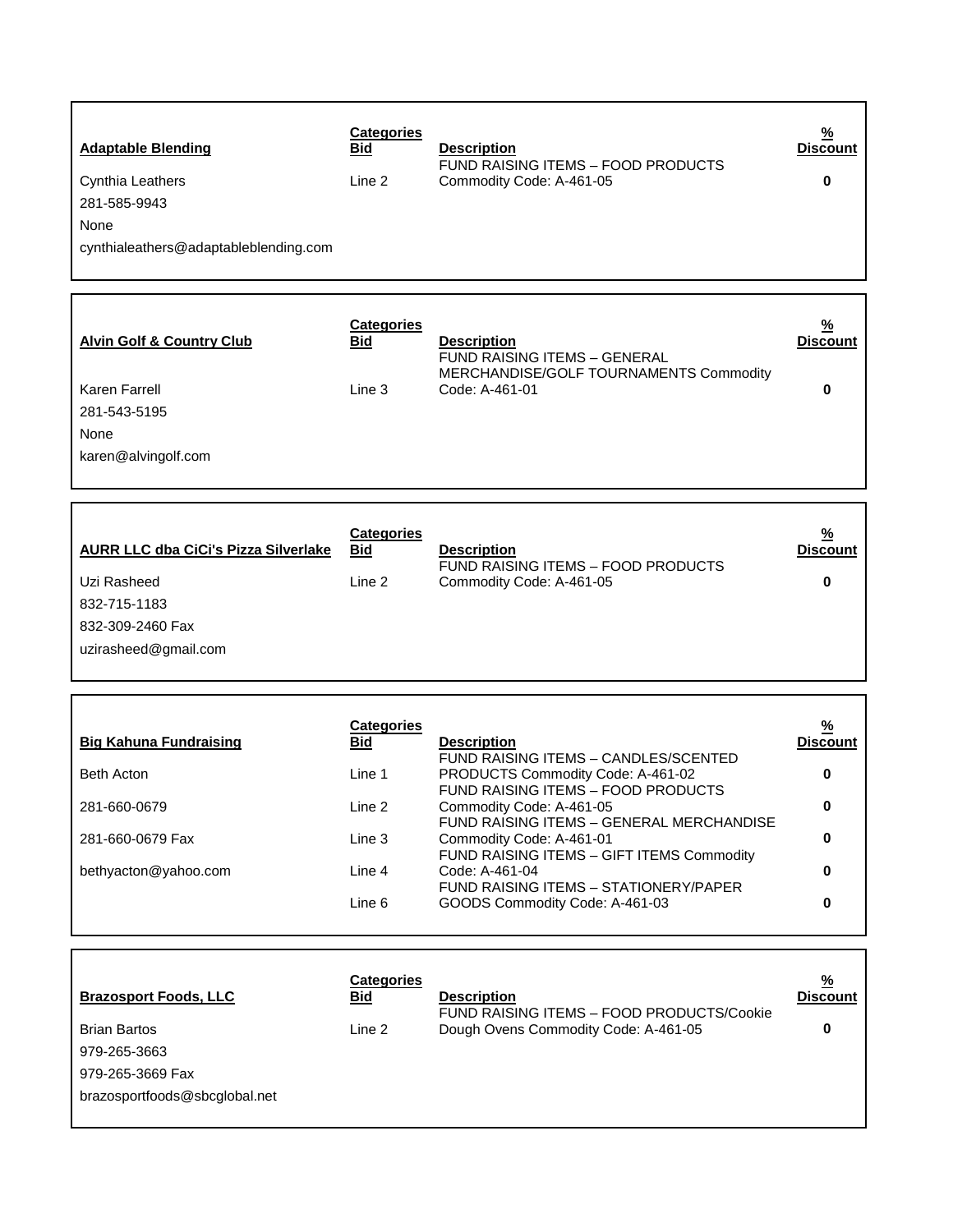|                         | Categories |                                           | $\frac{9}{6}$ |
|-------------------------|------------|-------------------------------------------|---------------|
| <b>Cherrydale Farms</b> | <b>Bid</b> | <b>Description</b>                        | Discount      |
|                         |            | FUND RAISING ITEMS - FOOD PRODUCTS        |               |
| <b>Pat Etringer</b>     | Line 2     | Commodity Code: A-461-05                  | 0             |
|                         |            | FUND RAISING ITEMS - GIFT ITEMS Commodity |               |
| 281-435-8993            | Line 4     | Code: A-461-04                            | 0             |
| 215-892-1520 Fax        |            |                                           |               |
| Patrigger@aol.com       |            |                                           |               |
|                         |            |                                           |               |

| <b>Cheryl Lankford</b>             | <b>Categories</b><br>Bid | <b>Description</b>                                                                                                  | $\frac{9}{6}$<br><b>Discount</b> |
|------------------------------------|--------------------------|---------------------------------------------------------------------------------------------------------------------|----------------------------------|
| Shari Hernandez or Cheryl Lankford | Line 3                   | FUND RAISING ITEMS - GENERAL MERCHANDISE<br>Commodity Code: A-461-01<br>FUND RAISING ITEMS - SPIRIT ITEMS Commodity | 0                                |
| 817-469-9100 or 800-334-5128       | Line 5                   | Code: A-461-06                                                                                                      | 0                                |
| 817-274-9715 Fax                   |                          |                                                                                                                     |                                  |
| order@allamericanballoons.net      |                          |                                                                                                                     |                                  |
| cheryl@allamericanballoons.net     |                          |                                                                                                                     |                                  |
|                                    |                          |                                                                                                                     |                                  |
|                                    |                          |                                                                                                                     |                                  |

| <b>Club's Choice Fundraising</b> | <b>Categories</b><br>Bid | <b>Description</b>                                                                                              | <u>%</u><br><b>Discount</b> |
|----------------------------------|--------------------------|-----------------------------------------------------------------------------------------------------------------|-----------------------------|
| Joy Jones                        | Line 1                   | FUND RAISING ITEMS - CANDLES/SCENTED<br>PRODUCTS Commodity Code: A-461-02<br>FUND RAISING ITEMS - FOOD PRODUCTS |                             |
| 713-398-0202                     | Line 2                   | Commodity Code: A-461-05<br>FUND RAISING ITEMS - GENERAL MERCHANDISE                                            |                             |
| 713-664-0632                     | Line 3                   | Commodity Code: A-461-01<br>FUND RAISING ITEMS - GIFT ITEMS Commodity                                           |                             |
| jiones@clubs-choice.com          | Line 4                   | Code: A-461-04                                                                                                  |                             |

 $\mathsf{r}$ 

 $\mathsf{r}$ 

| <b>Coastal Fundraising Concepts, Inc.</b> | <b>Categories</b><br>Bid | <b>Description</b>                                                    | $\frac{9}{6}$<br><b>Discount</b> |
|-------------------------------------------|--------------------------|-----------------------------------------------------------------------|----------------------------------|
| Keith Ellenson                            | Line 2                   | <b>FUND RAISING ITEMS - FOOD PRODUCTS</b><br>Commodity Code: A-461-05 |                                  |
|                                           |                          | FUND RAISING ITEMS - GENERAL MERCHANDISE                              |                                  |
| 713-783-9313                              | Line 3                   | Commodity Code: A-461-01<br>FUND RAISING ITEMS - GIFT ITEMS Commodity |                                  |
| 713-893-6721                              | Line 4                   | Code: A-461-04<br>FUND RAISING ITEMS - STATIONERY/PAPER               |                                  |
| coastalfundraising@yahoo.com              | Line 6                   | GOODS Commodity Code: A-461-03                                        |                                  |
|                                           |                          |                                                                       |                                  |

| <b>Deanan Gourmet Popcorn</b> | <b>Categories</b><br>Bid | <b>Description</b><br>FUND RAISING ITEMS - FOOD PRODUCTS              | <u>%</u><br><b>Discount</b> |
|-------------------------------|--------------------------|-----------------------------------------------------------------------|-----------------------------|
| Janet Aaron                   | Line 2                   | Commodity Code: A-461-05<br>FUND RAISING ITEMS - GENERAL MERCHANDISE  |                             |
| 972-442-1500                  | Line 3                   | Commodity Code: A-461-01<br>FUND RAISING ITEMS - GIFT ITEMS Commodity |                             |
| 972-442-1554                  | Line 4                   | Code: A-461-04                                                        |                             |
| orders@deanan.com             |                          |                                                                       |                             |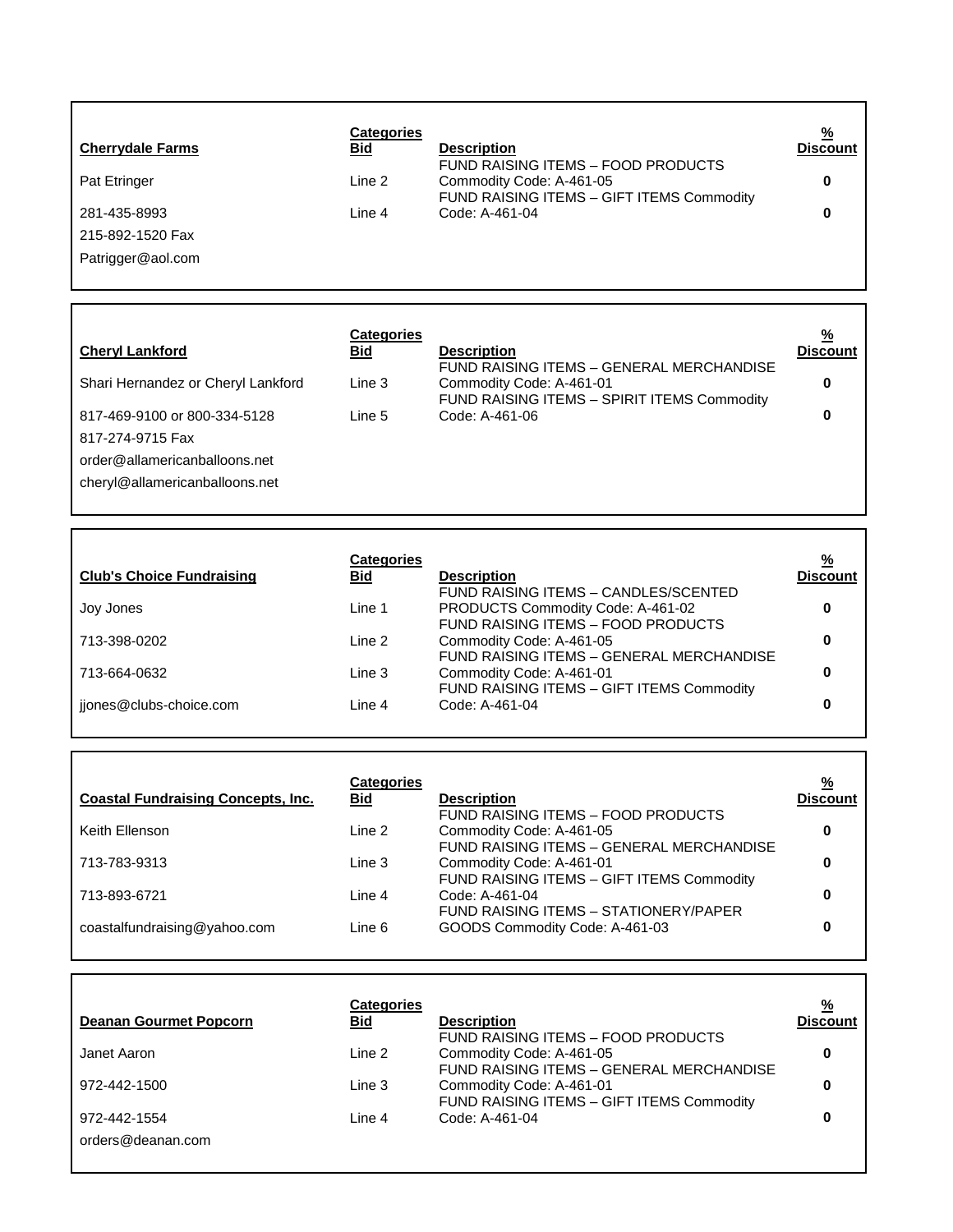| <b>Domino's Pizza</b>    | <b>Categories</b><br><b>Bid</b> | <b>Description</b><br>FUND RAISING ITEMS - VENDOR DISCOUNT<br>COUPONS/BOOKS/CARDS Commodity Code: A-461- | <u>%</u><br><b>Discount</b> |
|--------------------------|---------------------------------|----------------------------------------------------------------------------------------------------------|-----------------------------|
| Ashley Lewis             | Line 7                          | 07                                                                                                       | 80                          |
| 979-695-9912 ext. 25     |                                 |                                                                                                          |                             |
| None                     |                                 |                                                                                                          |                             |
| fundraising@macpizza.net |                                 |                                                                                                          |                             |
|                          |                                 |                                                                                                          |                             |

| <b>Dreyfus Printing</b>     | <b>Categories</b><br><u>Bid</u> | <b>Description</b><br>FUND RAISING ITEMS - STATIONERY/PAPER | $\frac{9}{6}$<br><b>Discount</b> |
|-----------------------------|---------------------------------|-------------------------------------------------------------|----------------------------------|
| Charlie Dreyfus             | Line 6                          | GOODS Commodity Code: A-461-03                              | 0                                |
| 281-331-3381                |                                 |                                                             |                                  |
| 281-331-0466 Fax            |                                 |                                                             |                                  |
| charlie@dreyfusprinting.com |                                 |                                                             |                                  |

|                                         | <b>Categories</b> |                                             | <u>%</u>        |
|-----------------------------------------|-------------------|---------------------------------------------|-----------------|
| <b>Educational Products, Inc. (EPI)</b> | Bid               | <b>Description</b>                          | <b>Discount</b> |
|                                         |                   | FUND RAISING ITEMS - FOOD PRODUCTS          |                 |
| Marta Savin                             | Line 2            | Commodity Code: A-461-05                    | 40              |
|                                         |                   | FUND RAISING ITEMS - GENERAL MERCHANDISE    |                 |
| 832-327-6306                            | Line 3            | Commodity Code: A-461-01                    | 40              |
|                                         |                   | FUND RAISING ITEMS - GIFT ITEMS Commodity   |                 |
| 800-516-2824 Fax                        | Line 4            | Code: A-461-04                              | 50              |
|                                         |                   | FUND RAISING ITEMS - SPIRIT ITEMS Commodity |                 |
| msavin@educationalproducts.com          | Line 5            | Code: A-461-06                              |                 |
|                                         |                   | FUND RAISING ITEMS - VENDOR DISCOUNT        |                 |
|                                         |                   | COUPONS/BOOKS/CARDS Commodity Code: A-461-  |                 |
|                                         | Line 7            | 07                                          |                 |

| Elite Fundraising, Superior, HD<br><b>Fundraising, 180 Fundraising</b> | Categories<br><u>Bid</u> | <b>Description</b>                                                                 | $\frac{9}{6}$<br><b>Discount</b> |
|------------------------------------------------------------------------|--------------------------|------------------------------------------------------------------------------------|----------------------------------|
|                                                                        |                          | FUND RAISING ITEMS - VENDOR DISCOUNT<br>COUPONS/BOOKS/CARDS Commodity Code: A-461- |                                  |
| Roxanne Thompson                                                       | Line 7                   | 07                                                                                 |                                  |
| 866-720-5363 ext. 467                                                  |                          |                                                                                    |                                  |
| 888-400-5521 Fax                                                       |                          |                                                                                    |                                  |
| roxy.t@edjefundraising.com                                             |                          |                                                                                    |                                  |
|                                                                        |                          |                                                                                    |                                  |

 $\Gamma$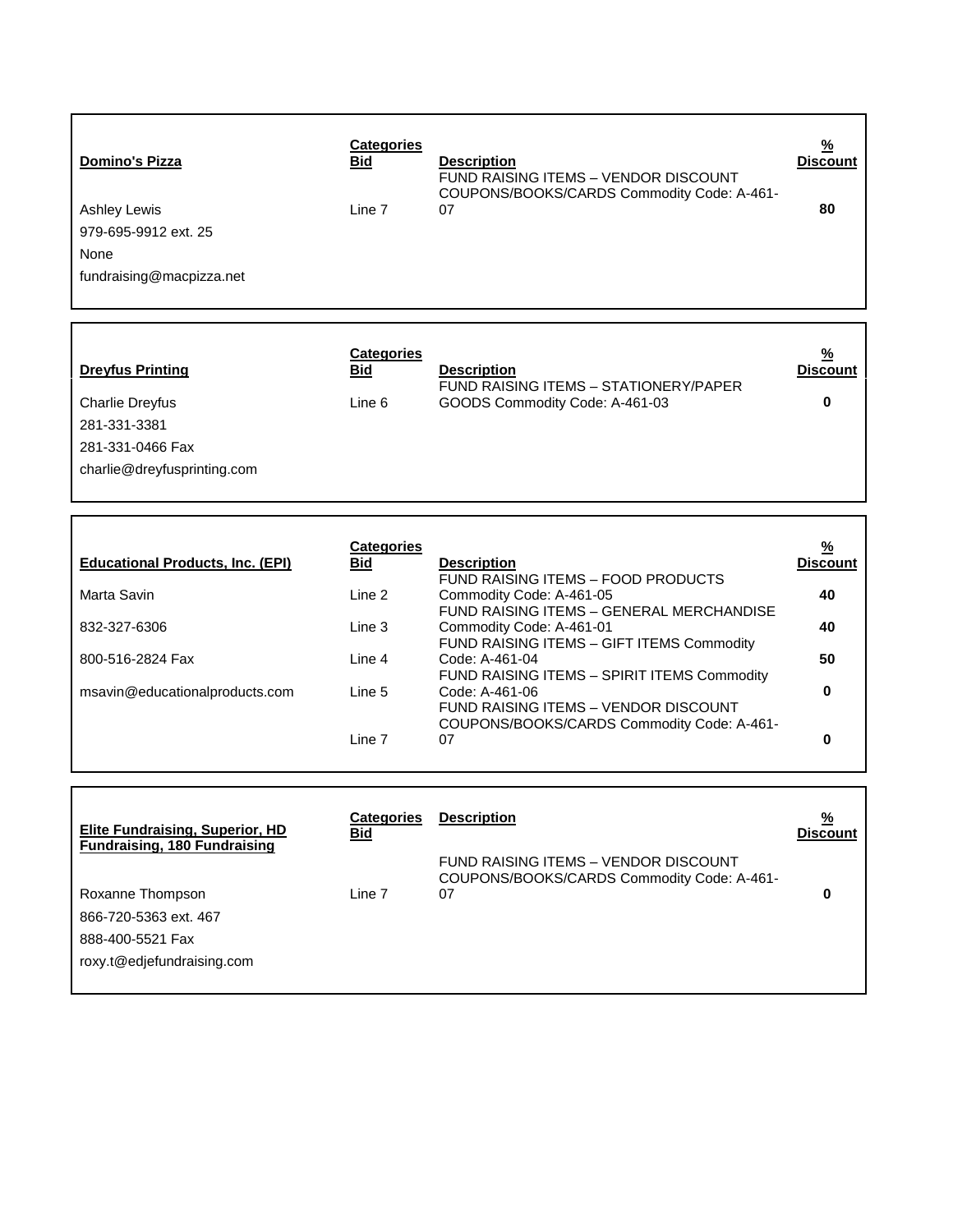| <b>Fan Cloth</b><br>Sabrina Lott<br>866-897-3349<br>866-260-0963 Fax<br>bids@fancloth.com                                            | <b>Categories</b><br>Bid<br>Line 1<br>Line 3                                      | <b>Description</b><br>FUND RAISING ITEMS - CANDLES/SCENTED<br>PRODUCTS Commodity Code: A-461-02<br>FUND RAISING ITEMS - GENERAL MERCHANDISE<br>Commodity Code: A-461-01                                                                                                                                                                                                   | <u>%</u><br><b>Discount</b><br>0<br>$\bf{0}$                            |
|--------------------------------------------------------------------------------------------------------------------------------------|-----------------------------------------------------------------------------------|---------------------------------------------------------------------------------------------------------------------------------------------------------------------------------------------------------------------------------------------------------------------------------------------------------------------------------------------------------------------------|-------------------------------------------------------------------------|
| <b>Fresh Country Fund Raising</b><br>James A. Wheeler<br>903-759-4490<br>903-759-1193 Fax<br>None                                    | <b>Categories</b><br>Bid<br>Line 2                                                | <b>Description</b><br>FUND RAISING ITEMS - FOOD PRODUCTS<br>Commodity Code: A-461-05                                                                                                                                                                                                                                                                                      | $\frac{9}{6}$<br><b>Discount</b><br>0                                   |
| <b>Full Service Fundraising/Aim</b><br><b>Fundraising</b><br>Jamie McPherson<br>832-721-2039 Fax<br>None<br>jamie@aimfundraising.com | <b>Categories</b><br><b>Bid</b><br>Line 1<br>Line 2<br>Line 3<br>Line 4<br>Line 5 | <b>Description</b><br>FUND RAISING ITEMS - CANDLES/SCENTED<br>PRODUCTS Commodity Code: A-461-02<br>FUND RAISING ITEMS - FOOD PRODUCTS<br>Commodity Code: A-461-05<br>FUND RAISING ITEMS - GENERAL MERCHANDISE<br>Commodity Code: A-461-01<br>FUND RAISING ITEMS - GIFT ITEMS Commodity<br>Code: A-461-04<br>FUND RAISING ITEMS - SPIRIT ITEMS Commodity<br>Code: A-461-06 | $\frac{0}{2}$<br><b>Discount</b><br>0<br>0<br>$\bf{0}$<br>$\bf{0}$<br>0 |
| <b>Graphic Icons</b><br>Angie Infante                                                                                                | <b>Categories</b><br>Bid<br>Line 4                                                | <b>Description</b><br>FUND RAISING ITEMS - GIFT ITEMS Commodity<br>Code: A-461-04<br>FUND RAISING ITEMS - SPIRIT ITEMS Commodity                                                                                                                                                                                                                                          | <u>%</u><br><b>Discount</b><br>25                                       |

Code: A-461-06 **25**

832-530-0793 Line 5

None

[angie@graphicicons.org](mailto:angie@graphicicons.org)  angie\_infante@hotmail.com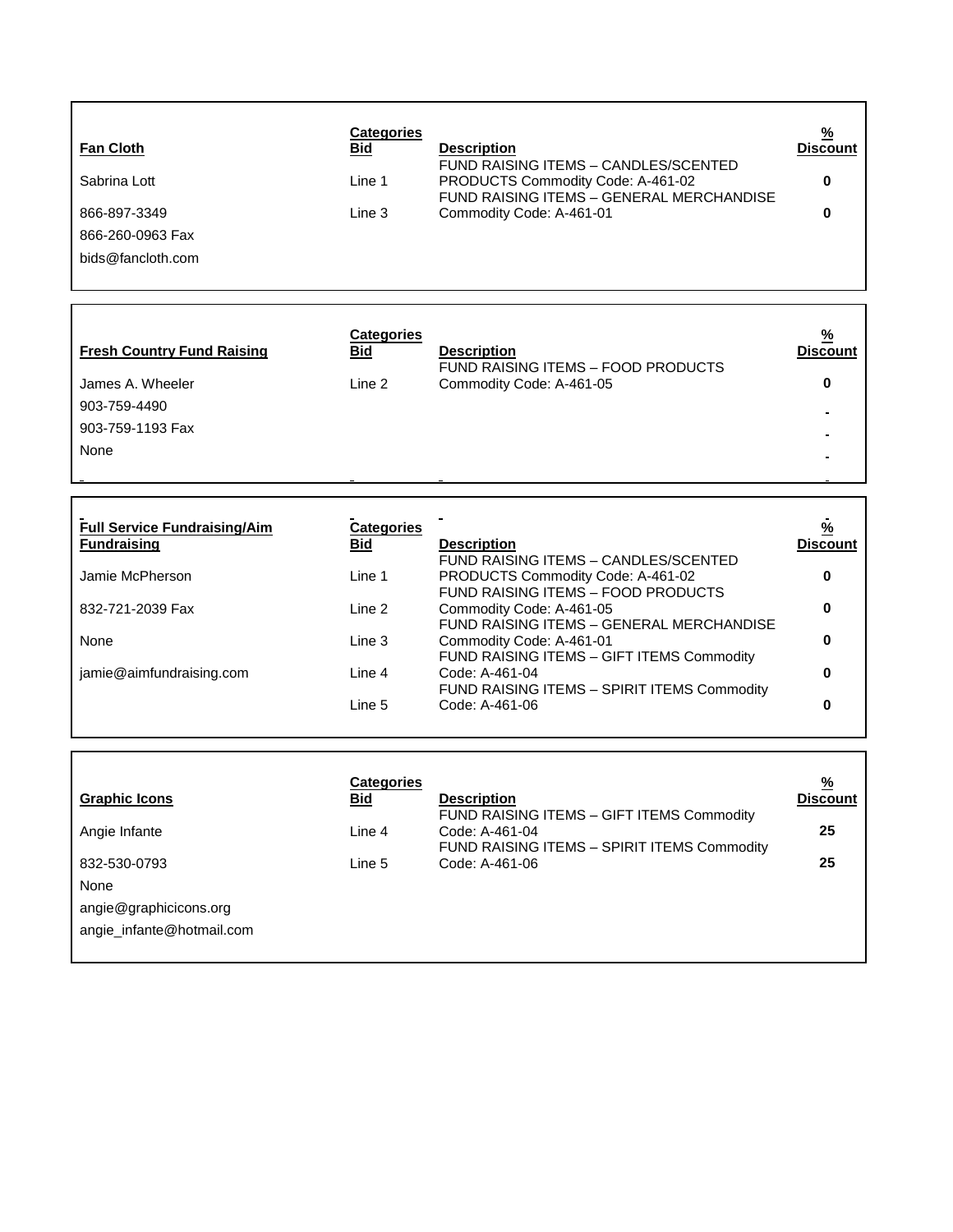| <b>Great American Opportunities, Inc./</b><br><b>Express Industries</b> | <b>Categories</b><br><b>Bid</b> | <b>Description</b>                                                                                                   | %<br><b>Discount</b> |
|-------------------------------------------------------------------------|---------------------------------|----------------------------------------------------------------------------------------------------------------------|----------------------|
| <b>Customer Service</b>                                                 | Line 1                          | FUND RAISING ITEMS - CANDLES/SCENTED<br>PRODUCTS Commodity Code: A-461-02<br>FUND RAISING ITEMS - FOOD PRODUCTS      |                      |
| 800-251-1542                                                            | Line 2                          | Commodity Code: A-461-05<br>FUND RAISING ITEMS - GENERAL MERCHANDISE                                                 | 0                    |
| 615-391-3442 Fax                                                        | Line 3                          | Commodity Code: A-461-01<br>FUND RAISING ITEMS - GIFT ITEMS Commodity                                                | n                    |
| greatamerican@gafundraisng.com                                          | Line 4                          | Code: A-461-04<br>FUND RAISING ITEMS - SPIRIT ITEMS Commodity                                                        | ŋ                    |
|                                                                         | Line 5                          | Code: A-461-06<br>FUND RAISING ITEMS - STATIONERY/PAPER                                                              | O                    |
|                                                                         | Line 6                          | GOODS Commodity Code: A-461-03<br>FUND RAISING ITEMS - VENDOR DISCOUNT<br>COUPONS/BOOKS/CARDS Commodity Code: A-461- | ŋ                    |
|                                                                         | Line 7                          | 07                                                                                                                   |                      |

| <b>Groggy Dog Sportswear &amp; Graphics</b> | <b>Categories</b><br><b>Bid</b> | <b>Description</b><br>FUND RAISING ITEMS - GENERAL MERCHANDISE | $\frac{9}{6}$<br><b>Discount</b> |
|---------------------------------------------|---------------------------------|----------------------------------------------------------------|----------------------------------|
| Mary Ann Chambers                           | Line 3                          | Commodity Code: A-461-01                                       | 0                                |
| 940-891-4022                                |                                 |                                                                |                                  |
| 940-891-4021                                |                                 |                                                                |                                  |
| mchambers@groggydogonline.com               |                                 |                                                                |                                  |
|                                             |                                 |                                                                |                                  |

| Jason's Deli                | <b>Categories</b><br><u>Bid</u> | <b>Description</b><br>FUND RAISING ITEMS - FOOD PRODUCTS/FAMILY | $\frac{9}{6}$<br><b>Discount</b> |
|-----------------------------|---------------------------------|-----------------------------------------------------------------|----------------------------------|
| <b>Katie Bowles</b>         | Line 2                          | NIGHT Commodity Code: A-461-05                                  |                                  |
| 409-750-3524                |                                 |                                                                 |                                  |
| 409-750-3524 Fax            |                                 |                                                                 |                                  |
| katie.bowles@jasonsdeli.com |                                 |                                                                 |                                  |
|                             |                                 |                                                                 |                                  |

 $\lceil$ 

| Joes Barbeque Marketing         | <b>Categories</b><br><u>Bid</u> | <b>Description</b><br>FUND RAISING ITEMS - FOOD PRODUCTS | $\frac{9}{6}$<br><b>Discount</b> |
|---------------------------------|---------------------------------|----------------------------------------------------------|----------------------------------|
| <b>Carl Geries</b>              | Line 2                          | Commodity Code: A-461-05                                 | 0                                |
| 281-331-9626                    |                                 |                                                          |                                  |
| 281-331-5016                    |                                 |                                                          |                                  |
| cgerjes@joesbarbequecompany.com |                                 |                                                          |                                  |
|                                 |                                 |                                                          |                                  |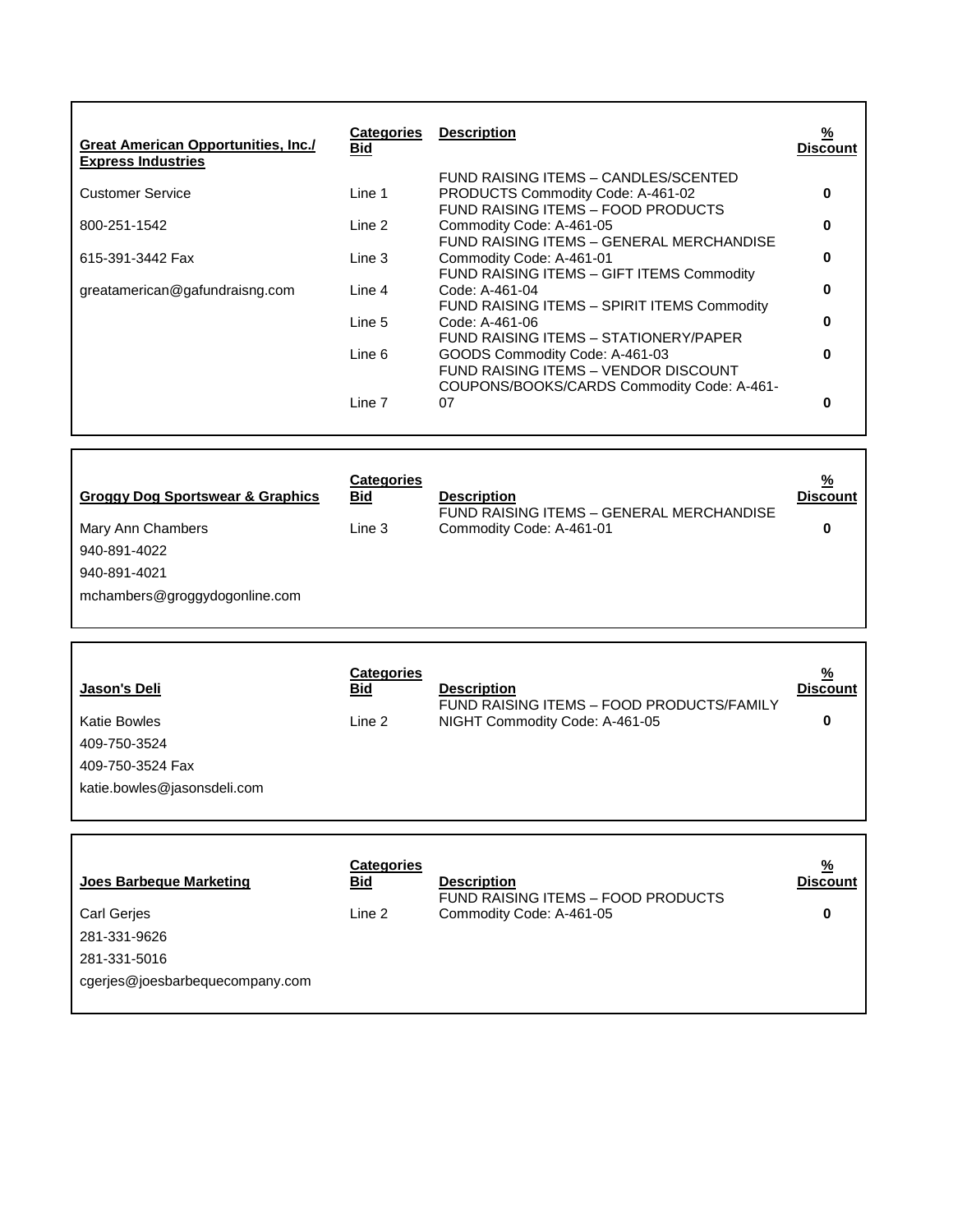| Koza's, Inc.<br>Marilyn Mason<br>281-485-1462<br>281-485-8000 Fax<br>marilyn@kozas.com                                                                      | <b>Categories</b><br>Bid<br>Line 4<br>Line 5                                      | <b>Description</b><br>FUND RAISING ITEMS - GIFT ITEMS Commodity<br>Code: A-461-04<br>FUND RAISING ITEMS - SPIRIT ITEMS Commodity<br>Code: A-461-06                                                                                                                                                                                                                                                | $\frac{9}{6}$<br><b>Discount</b><br>0<br>0                     |
|-------------------------------------------------------------------------------------------------------------------------------------------------------------|-----------------------------------------------------------------------------------|---------------------------------------------------------------------------------------------------------------------------------------------------------------------------------------------------------------------------------------------------------------------------------------------------------------------------------------------------------------------------------------------------|----------------------------------------------------------------|
| Lola Savannah Coffee & Tea<br>Eli Cipolla<br>713-222-9800<br>713-222-9802 Fax<br>lola@lolacc.com                                                            | <b>Categories</b><br><b>Bid</b><br>Line 3                                         | <b>Description</b><br>FUND RAISING ITEMS - GENERAL MERCHANDISE<br>Commodity Code: A-461-01                                                                                                                                                                                                                                                                                                        | $\frac{9}{6}$<br><b>Discount</b><br>40                         |
| <b>MDL Enterprise, Inc.</b><br>Dennis Lamm<br>713-771-6350<br>713-771-6380 Fax<br>dlamm@mdlent.com                                                          | <b>Categories</b><br><u>Bid</u><br>Line 3<br>Line 4                               | <b>Description</b><br>FUND RAISING ITEMS - GENERAL MERCHANDISE<br>Commodity Code: A-461-01<br>FUND RAISING ITEMS - GIFT ITEMS Commodity<br>Code: A-461-04                                                                                                                                                                                                                                         | $\frac{9}{6}$<br><b>Discount</b><br>10<br>10                   |
| <b>Quality Products, Inc. (Classroom</b><br><b>Supply Mart Catalog)</b><br>Sandra Murray<br>800-647-1057<br>800-824-8510 Fax<br>smurray@classroomsupply.com | <b>Categories</b><br>Bid<br>Line 5                                                | <b>Description</b><br>FUND RAISING ITEMS - SPIRIT ITEMS Commodity<br>Code: A-461-06                                                                                                                                                                                                                                                                                                               | <u>%</u><br><b>Discount</b><br>0                               |
| <b>S&amp;S Worldwide, Inc.</b><br><b>Bids Department for Quotes</b><br>800-642-7354<br>800-432-2842 Fax<br>bids@ssww.com                                    | <b>Categories</b><br><u>Bid</u><br>Line 3<br>Line 4<br>Line 5<br>Line 6<br>Line 7 | <b>Description</b><br>FUND RAISING ITEMS - GENERAL MERCHANDISE<br>Commodity Code: A-461-01<br>FUND RAISING ITEMS - GIFT ITEMS Commodity<br>Code: A-461-04<br>FUND RAISING ITEMS - SPIRIT ITEMS Commodity<br>Code: A-461-06<br>FUND RAISING ITEMS - STATIONERY/PAPER<br>GOODS Commodity Code: A-461-03<br>FUND RAISING ITEMS - VENDOR DISCOUNT<br>COUPONS/BOOKS/CARDS Commodity Code: A-461-<br>07 | $\frac{9}{6}$<br><b>Discount</b><br>18<br>18<br>18<br>18<br>18 |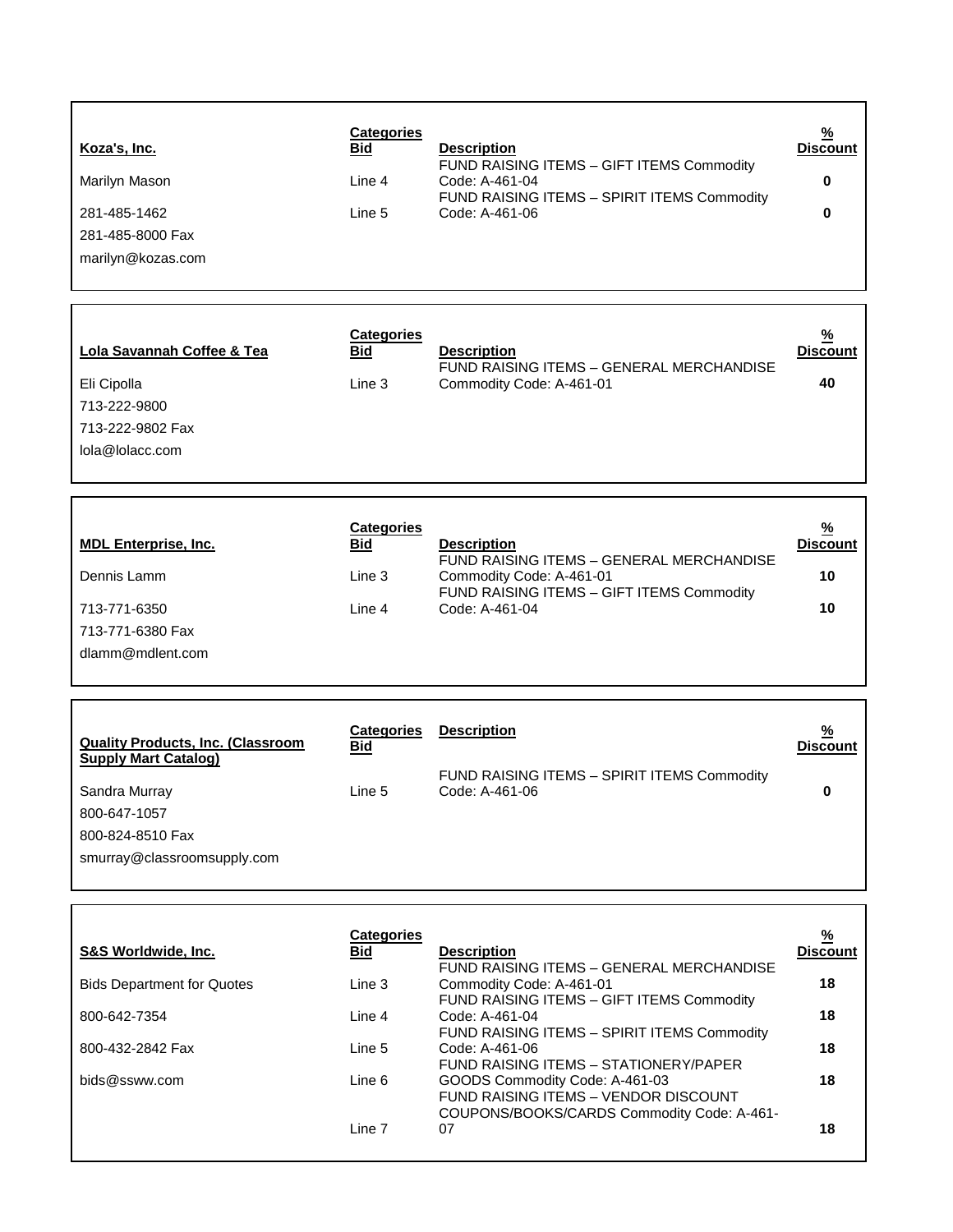| <b>Scholastic Book Fairs</b><br>Donna Hagan<br>800-792-2002 ext. 3018<br>254-662-4336 Fax<br>dhagan@scholasticbookfairs.com | <b>Categories</b><br><u>Bid</u><br>Line 7 | <b>Description</b><br>FUND RAISING ITEMS - VENDOR DISCOUNT<br>COUPONS/BOOKS/CARDS Commodity Code: A-461-<br>07 | $\frac{9}{6}$<br><b>Discount</b><br>0 |
|-----------------------------------------------------------------------------------------------------------------------------|-------------------------------------------|----------------------------------------------------------------------------------------------------------------|---------------------------------------|
| <b>School News Guru</b><br>Rachel Jordy<br>254-421-0761<br>979-339-4076 Fax<br>rachel@schoolnewsguru.com                    | <b>Categories</b><br>Bid<br>Line 6        | <b>Description</b><br>FUND RAISING ITEMS - STATIONERY/PAPER<br>GOODS Commodity Code: A-461-03                  | <u>%</u><br><b>Discount</b><br>50     |

|                                | <b>Categories</b> |                                             | <u>%</u>        |
|--------------------------------|-------------------|---------------------------------------------|-----------------|
| <b>School Spirit Vending</b>   | Bid               | <b>Description</b>                          | <b>Discount</b> |
|                                |                   | FUND RAISING ITEMS - SPIRIT ITEMS Commodity |                 |
| Rachel Jordy                   | Line 5            | Code: A-461-06                              |                 |
|                                |                   | FUND RAISING ITEMS - VENDOR DISCOUNT        |                 |
|                                |                   | COUPONS/BOOKS/CARDS Commodity Code: A-461-  |                 |
| 254-421-0761                   | Line 7            | 07                                          |                 |
| 979-339-4076 Fax               |                   |                                             |                 |
| rachel@schoolspiritvending.com |                   |                                             |                 |
|                                |                   |                                             |                 |

 $\mathsf{L}$ 

L

 $\mathbf{r}$ 

| <b>Texas Butter Braid Fundraising</b> | <b>Categories</b><br>Bid | <b>Description</b><br>FUND RAISING ITEMS - FOOD PRODUCTS | $\frac{9}{6}$<br><b>Discount</b> |
|---------------------------------------|--------------------------|----------------------------------------------------------|----------------------------------|
| Aaron Harvey                          | Line 2                   | Commodity Code: A-461-05                                 | 40                               |
| 281-218-8881                          |                          |                                                          |                                  |
| 866-523-2684 Fax                      |                          |                                                          |                                  |
| info@texasbutterbraid.com             |                          |                                                          |                                  |
|                                       |                          |                                                          |                                  |

|                          | Categories |                                           | <u>%</u>        |
|--------------------------|------------|-------------------------------------------|-----------------|
| <b>USA Fundraisers</b>   | Bid        | <b>Description</b>                        | <b>Discount</b> |
|                          |            | FUND RAISING ITEMS - CANDLES/SCENTED      |                 |
| Terence Kitchens         | Line 1     | PRODUCTS Commodity Code: A-461-02         |                 |
|                          |            | FUND RAISING ITEMS - FOOD PRODUCTS        |                 |
| 888-390-7620             | Line 2     | Commodity Code: A-461-05                  |                 |
|                          |            | FUND RAISING ITEMS - GENERAL MERCHANDISE  |                 |
| 281-573-4818 Fax         | Line 3     | Commodity Code: A-461-01                  |                 |
|                          |            | FUND RAISING ITEMS - GIFT ITEMS Commodity |                 |
| t kitchens13@hotmail.com | Line 4     | Code: A-461-04                            |                 |
|                          |            |                                           |                 |